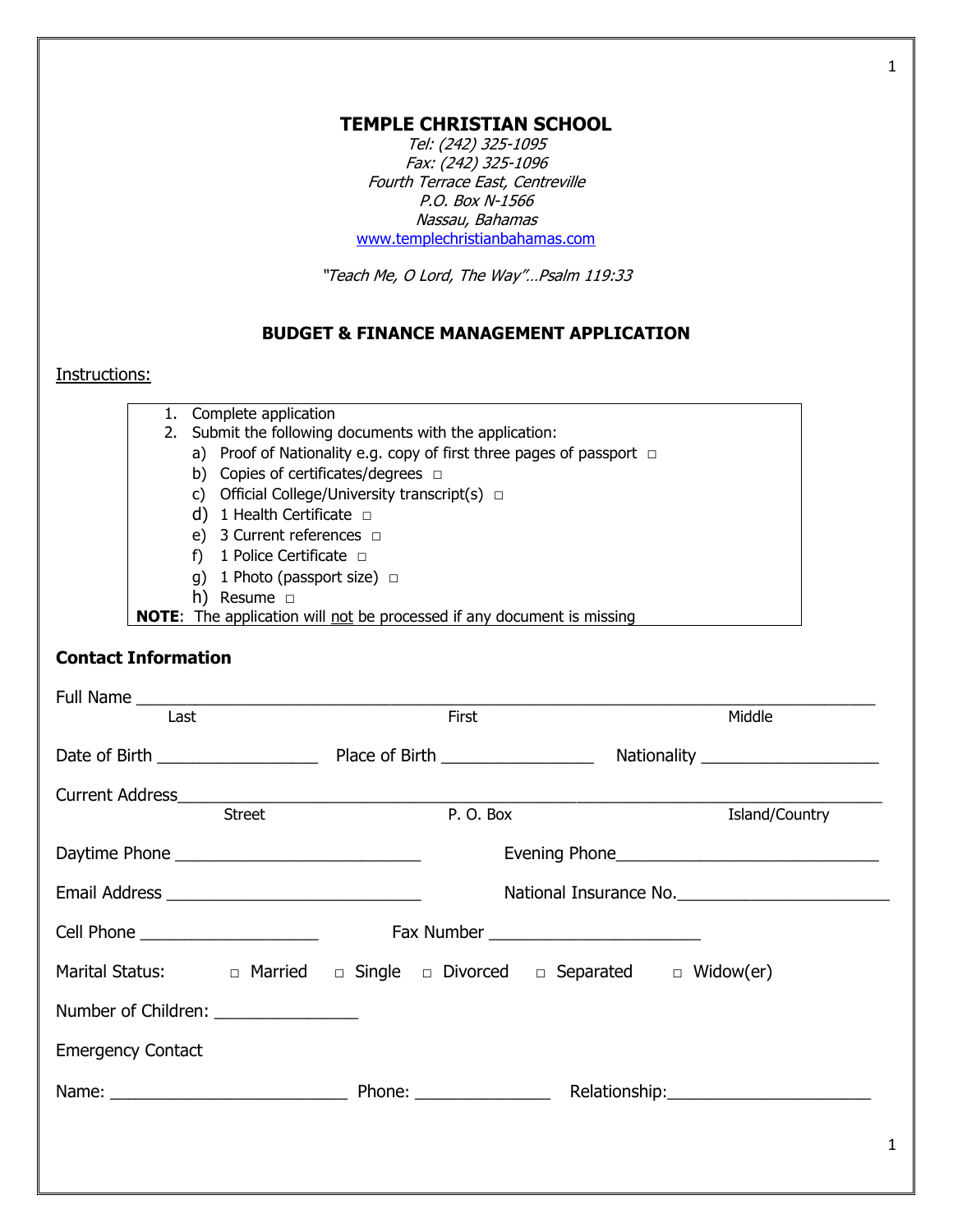# **Position Information**

|                                                                                                                                                        |                                                                                                           |                      | Salary Desired?<br><u> Salary Desired</u> ? |  |
|--------------------------------------------------------------------------------------------------------------------------------------------------------|-----------------------------------------------------------------------------------------------------------|----------------------|---------------------------------------------|--|
|                                                                                                                                                        | Employment desired: Full-time only $\Box$                                                                 | Part-time only □     |                                             |  |
|                                                                                                                                                        | On what date would you be available to start work?<br><u>Canadian manual contract with the start work</u> |                      |                                             |  |
| Are you currently employed?                                                                                                                            |                                                                                                           | $\Box$ Yes           | $\Box$ No                                   |  |
| If yes, may we contact your employer?                                                                                                                  |                                                                                                           | $\Box$ Yes $\Box$ No |                                             |  |
|                                                                                                                                                        |                                                                                                           |                      |                                             |  |
|                                                                                                                                                        |                                                                                                           |                      |                                             |  |
| Why do you wish to work at Temple Christian School?                                                                                                    |                                                                                                           |                      |                                             |  |
|                                                                                                                                                        |                                                                                                           |                      |                                             |  |
| Please list any skill you may have. Type of computers, other electronic equipment you are qualified to<br>operate:                                     |                                                                                                           |                      |                                             |  |
|                                                                                                                                                        |                                                                                                           |                      |                                             |  |
|                                                                                                                                                        |                                                                                                           |                      |                                             |  |
|                                                                                                                                                        |                                                                                                           |                      |                                             |  |
|                                                                                                                                                        |                                                                                                           |                      |                                             |  |
| Additional skills including supervision skills, other languages, or information regarding the career/occupation<br>you wish to bring to our attention: |                                                                                                           |                      |                                             |  |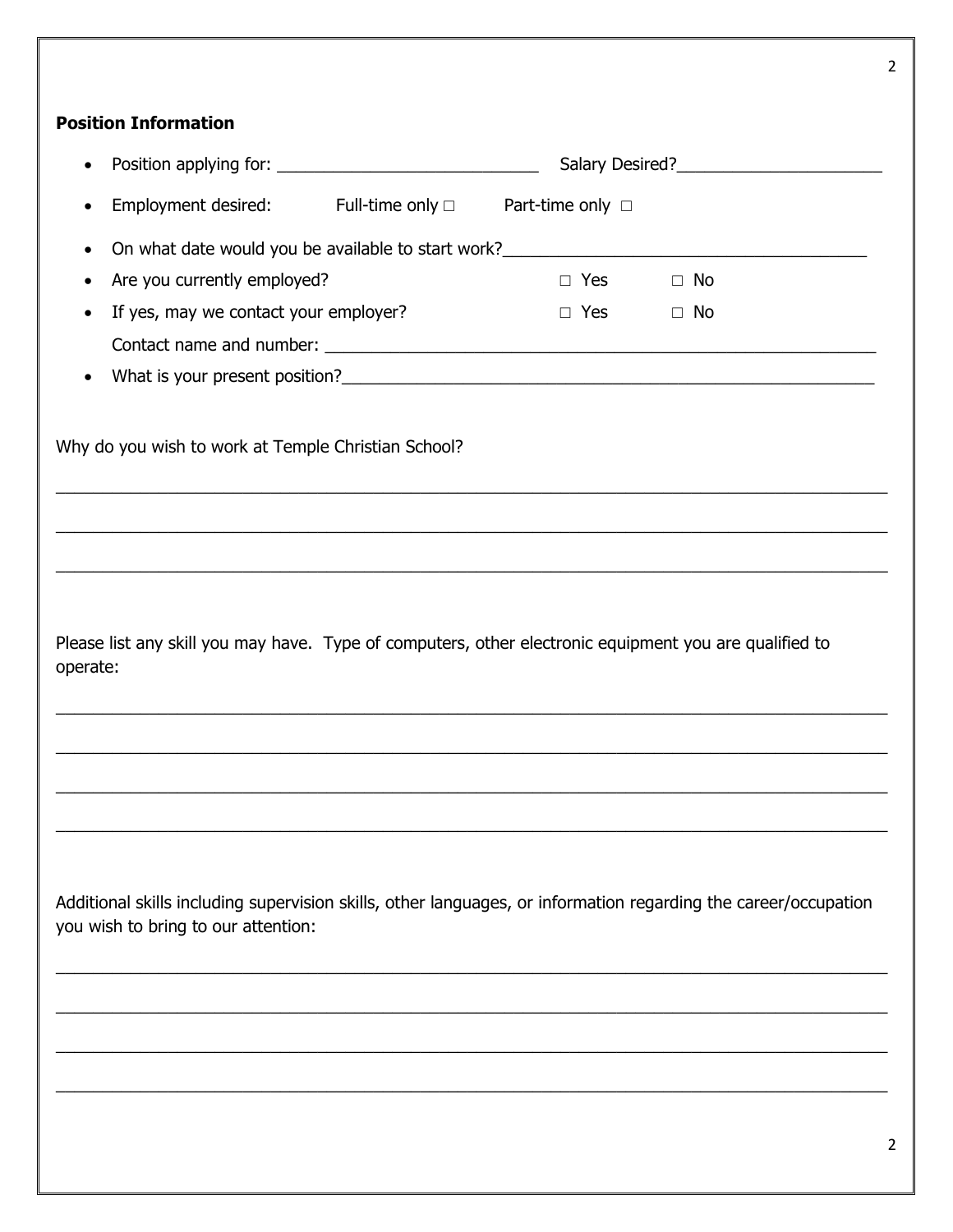# **Professional Qualifications**

| Name of High<br>$\lq$ School<br>. . | . |  |
|-------------------------------------|---|--|
|                                     |   |  |

#### College, University or Professional School

| <b>Institution</b> | <b>Location</b> | <b>Dates</b><br><b>Attended</b> | <b>Major/Minor</b> | <b>Degree</b><br><b>Date Received</b> | <b>Cum. GPA</b> |
|--------------------|-----------------|---------------------------------|--------------------|---------------------------------------|-----------------|
|                    |                 |                                 |                    |                                       |                 |
|                    |                 |                                 |                    |                                       |                 |
|                    |                 |                                 |                    |                                       |                 |

Please list any professional organization memberships, or other special mentoring, professional conference speaking or/or leadership experience:

| <b>Description</b> | <b>Location</b> | <b>Date</b> |
|--------------------|-----------------|-------------|
|                    |                 |             |
|                    |                 |             |
|                    |                 |             |
|                    |                 |             |
|                    |                 |             |
|                    |                 |             |

 $\_$  , and the set of the set of the set of the set of the set of the set of the set of the set of the set of the set of the set of the set of the set of the set of the set of the set of the set of the set of the set of th

 $\_$  , and the set of the set of the set of the set of the set of the set of the set of the set of the set of the set of the set of the set of the set of the set of the set of the set of the set of the set of the set of th

 $\_$  , and the set of the set of the set of the set of the set of the set of the set of the set of the set of the set of the set of the set of the set of the set of the set of the set of the set of the set of the set of th

Describe your background and use of technology:\_\_\_\_\_\_\_\_\_\_\_\_\_\_\_\_\_\_\_\_\_\_\_\_\_\_\_\_\_\_\_\_\_\_

## **Employment History**

| <b>Place of Business &amp; Address</b> | <b>Job Description</b> | <b>Contact Person</b><br>& Phone No. | <b>Dates</b> | <b>May we</b><br><b>Contact?</b> |
|----------------------------------------|------------------------|--------------------------------------|--------------|----------------------------------|
|                                        |                        |                                      | From:<br>To: |                                  |
|                                        |                        |                                      | From:<br>To: |                                  |
|                                        |                        |                                      | From:<br>To: |                                  |
|                                        |                        |                                      | From:<br>To: |                                  |
|                                        |                        |                                      | From:<br>To: |                                  |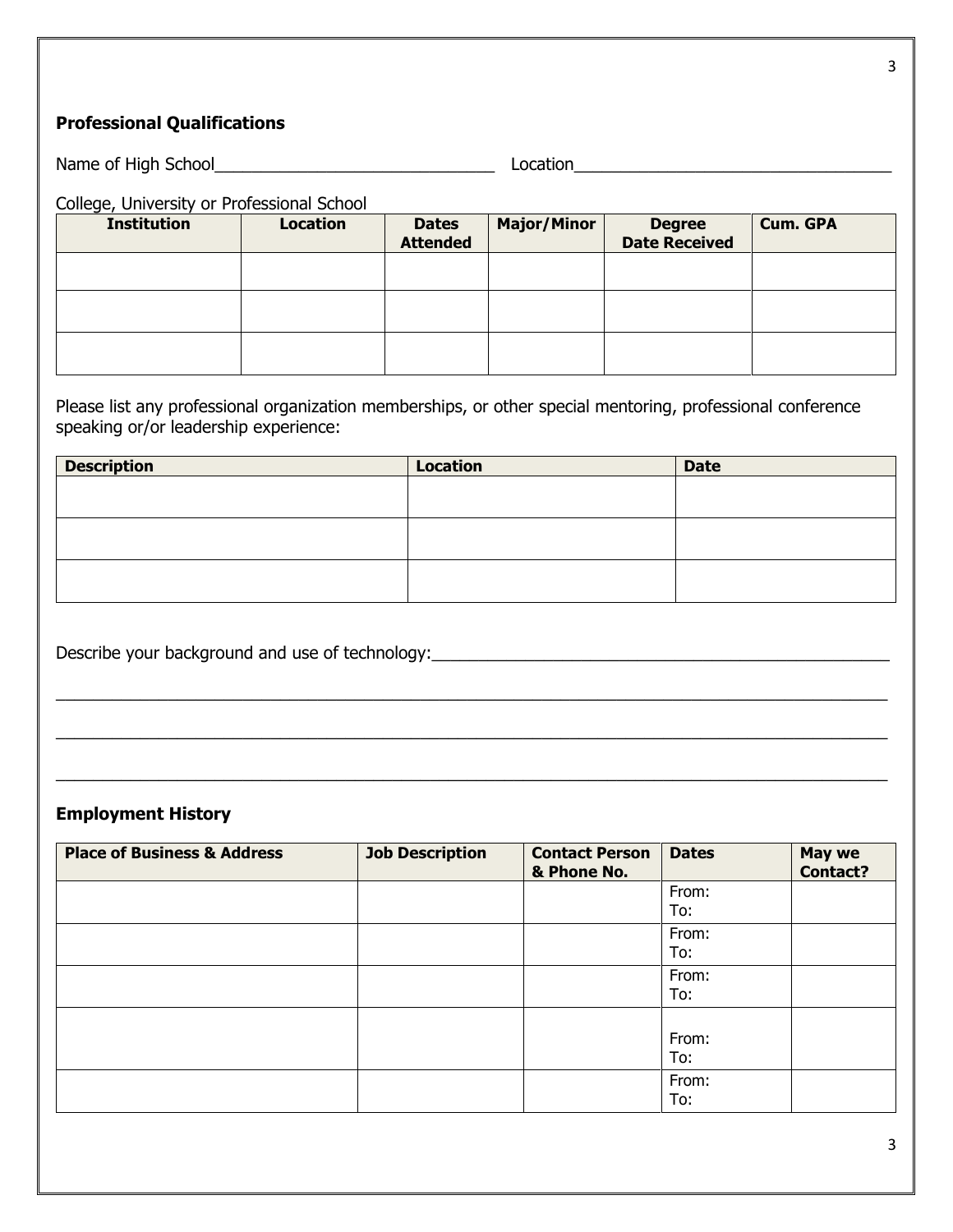### **Other Experience**

Please list other experiences that you feel strengthen your application. Begin with the most recent experience and proceed in reverse chronological order. Include any technology and/or computer experience/skills.

 $\_$  , and the set of the set of the set of the set of the set of the set of the set of the set of the set of the set of the set of the set of the set of the set of the set of the set of the set of the set of the set of th

 $\_$  , and the set of the set of the set of the set of the set of the set of the set of the set of the set of the set of the set of the set of the set of the set of the set of the set of the set of the set of the set of th

 $\_$  , and the set of the set of the set of the set of the set of the set of the set of the set of the set of the set of the set of the set of the set of the set of the set of the set of the set of the set of the set of th

 $\_$  , and the set of the set of the set of the set of the set of the set of the set of the set of the set of the set of the set of the set of the set of the set of the set of the set of the set of the set of the set of th

 $\_$  , and the set of the set of the set of the set of the set of the set of the set of the set of the set of the set of the set of the set of the set of the set of the set of the set of the set of the set of the set of th

 $\_$  , and the set of the set of the set of the set of the set of the set of the set of the set of the set of the set of the set of the set of the set of the set of the set of the set of the set of the set of the set of th

\_\_\_\_\_\_\_\_\_\_\_\_\_\_\_\_\_\_\_\_\_\_\_\_\_\_\_\_\_\_\_\_\_\_\_\_\_\_\_\_\_\_\_\_\_\_\_\_\_\_\_\_\_\_\_\_\_\_\_\_\_\_\_\_\_\_\_\_\_\_\_\_\_\_\_\_\_\_\_\_\_\_\_\_\_\_\_\_\_

 $\_$  , and the set of the set of the set of the set of the set of the set of the set of the set of the set of the set of the set of the set of the set of the set of the set of the set of the set of the set of the set of th

 $\_$  ,  $\_$  ,  $\_$  ,  $\_$  ,  $\_$  ,  $\_$  ,  $\_$  ,  $\_$  ,  $\_$  ,  $\_$  ,  $\_$  ,  $\_$  ,  $\_$  ,  $\_$  ,  $\_$  ,  $\_$  ,  $\_$  ,  $\_$  ,  $\_$  ,  $\_$  ,  $\_$  ,  $\_$  ,  $\_$  ,  $\_$  ,  $\_$  ,  $\_$  ,  $\_$  ,  $\_$  ,  $\_$  ,  $\_$  ,  $\_$  ,  $\_$  ,  $\_$  ,  $\_$  ,  $\_$  ,  $\_$  ,  $\_$  ,

 $\_$  , and the set of the set of the set of the set of the set of the set of the set of the set of the set of the set of the set of the set of the set of the set of the set of the set of the set of the set of the set of th

### **Recognitions:**

Please list honors or areas of achievement.

### **Personal Information**

| • Have you ever filed an application with us before?                                                                                                             | $\Box$ Yes | ∩ No      |
|------------------------------------------------------------------------------------------------------------------------------------------------------------------|------------|-----------|
| • Have you ever been suspended without pay, dismissed from<br>Employment or resigned while an investigation was in progress<br>for possible disciplinary action? | $\Box$ Yes | $\Box$ No |

 $\_$  , and the set of the set of the set of the set of the set of the set of the set of the set of the set of the set of the set of the set of the set of the set of the set of the set of the set of the set of the set of th

 $\_$  , and the set of the set of the set of the set of the set of the set of the set of the set of the set of the set of the set of the set of the set of the set of the set of the set of the set of the set of the set of th

\_\_\_\_\_\_\_\_\_\_\_\_\_\_\_\_\_\_\_\_\_\_\_\_\_\_\_\_\_\_\_\_\_\_\_\_\_\_\_\_\_\_\_\_\_\_\_\_\_\_\_\_\_\_\_\_\_\_\_\_\_\_\_\_\_\_\_\_\_\_\_\_\_\_\_\_\_\_\_\_\_\_\_

If yes, please explain below or on a separate sheet and attach to this application.

### **Christian Background**

Temple Christian School is an Evangelical Christian School. Only applicants who are born again Christians, who endorse without reservation our Statement of Faith, and who are prepared to comply with our Standard of Conduct will be considered (pages  $6 - 7$ )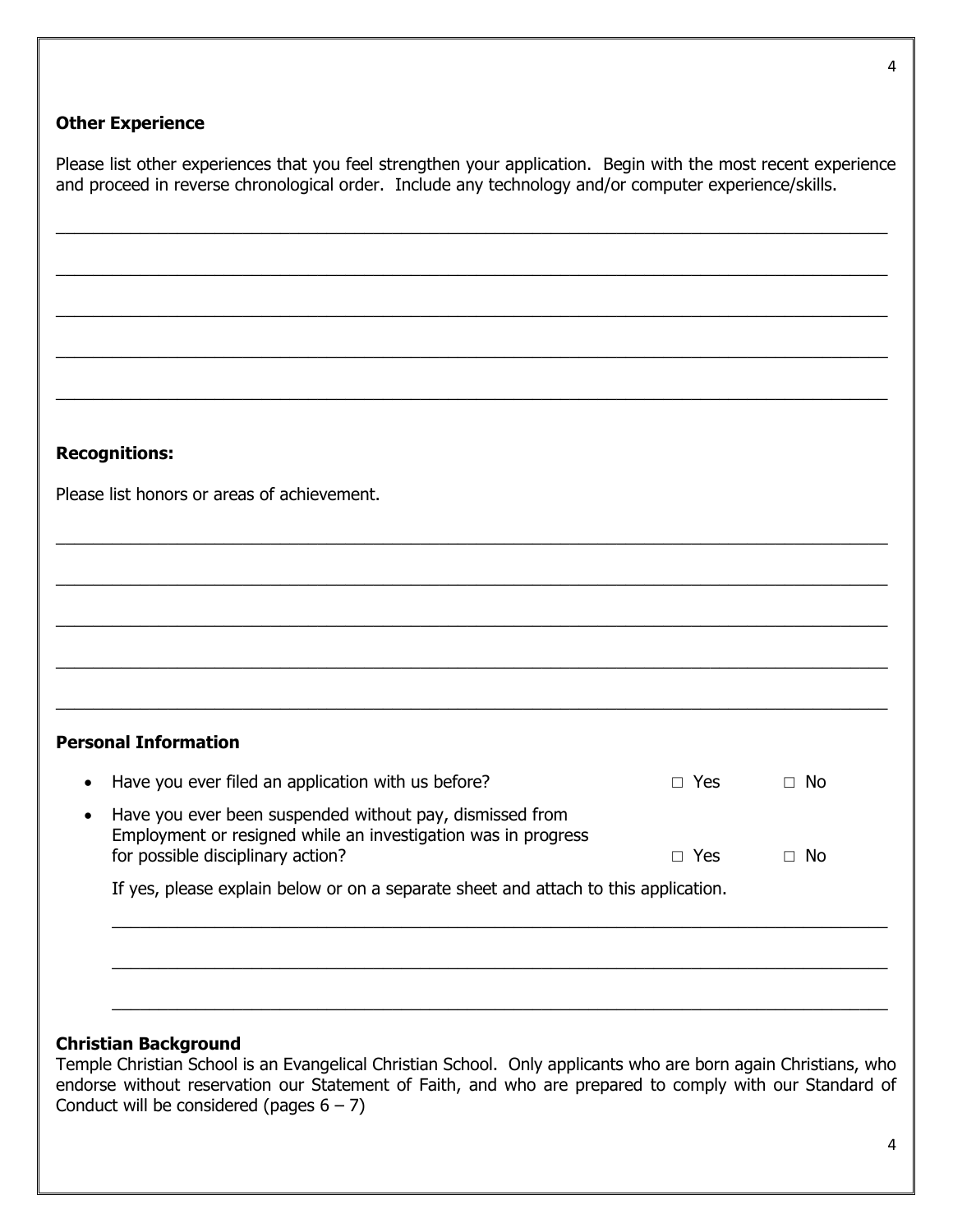| Briefly describe your salvation experience and current spiritual walk |  |                                                                                  |                                                                           |  |
|-----------------------------------------------------------------------|--|----------------------------------------------------------------------------------|---------------------------------------------------------------------------|--|
|                                                                       |  |                                                                                  |                                                                           |  |
|                                                                       |  |                                                                                  |                                                                           |  |
|                                                                       |  |                                                                                  |                                                                           |  |
|                                                                       |  |                                                                                  |                                                                           |  |
|                                                                       |  | ,我们也不能在这里的时候,我们也不能在这里的时候,我们也不能不能不能不能不能不能不能不能不能不能不能不能不能不能不能。""我们的是我们的,我们也不能不能不能不能 |                                                                           |  |
|                                                                       |  |                                                                                  |                                                                           |  |
|                                                                       |  |                                                                                  |                                                                           |  |
|                                                                       |  |                                                                                  | Are you a member? □ Yes □ No Number of years? <u>□ No Number of years</u> |  |
|                                                                       |  |                                                                                  |                                                                           |  |
|                                                                       |  |                                                                                  |                                                                           |  |
|                                                                       |  |                                                                                  |                                                                           |  |
|                                                                       |  |                                                                                  |                                                                           |  |
|                                                                       |  |                                                                                  |                                                                           |  |
|                                                                       |  |                                                                                  |                                                                           |  |

### **References**

List three references that are qualified to speak of your spiritual and professional qualifications. Do not list family members or relatives as references. Indicate (P) for professional or (S) for spiritual reference.

| <b>Name</b> | <b>Complete Address</b> | Phone (w/ area code) | P/S |
|-------------|-------------------------|----------------------|-----|
|             |                         |                      |     |
|             |                         |                      |     |
|             |                         |                      |     |
|             |                         |                      |     |
|             |                         |                      |     |
|             |                         |                      |     |
|             |                         |                      |     |
|             |                         |                      |     |

5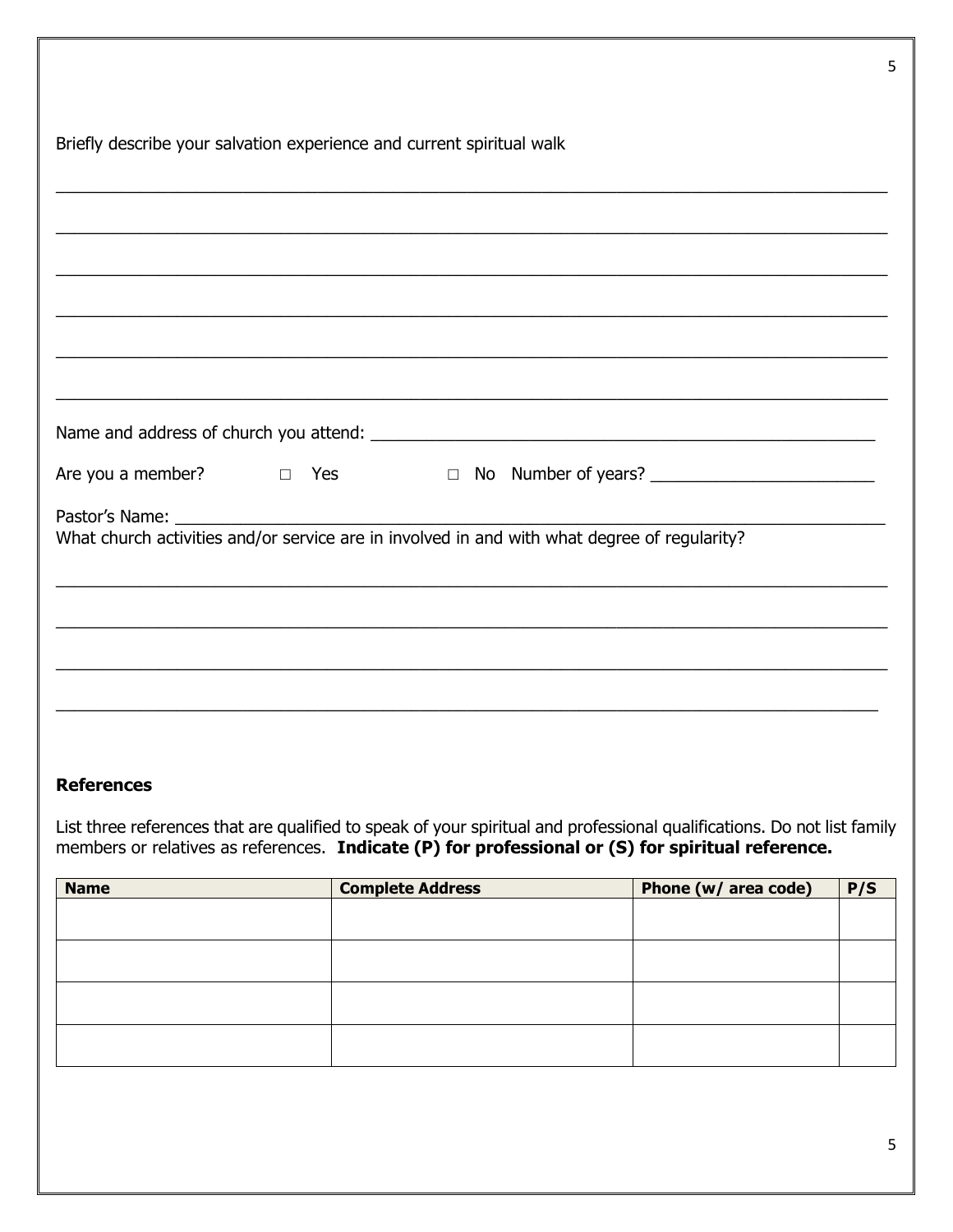#### **Acknowledgment**

I certify that the answers given herein are true and correct to the best of my knowledge.

I authorize investigation of all statements contained in this application for employment as may be necessary in arriving at an employment decision, unless otherwise indicated within this document.

In the event of employment, I understand that false or misleading information given in my application or interview(s) may result in discharge. I understand, also, that I am required to abide by all rules and regulations of the employer.

 $\_$  , and the set of the set of the set of the set of the set of the set of the set of the set of the set of the set of the set of the set of the set of the set of the set of the set of the set of the set of the set of th

Signature of Applicant Date Date Date Date

### **MISSION STATEMENT**

Our mission is to provide an innovative Christian-based curriculum embracing cutting edge technology to equip and empower our students to become lifelong learners and problem solvers in their community.

### **VISION STATEMENT**

Temple Christian School is the premier Christian education institution in The Bahamas which expresses love of Christ to our community.

### **VALUES**

Temple Christian School community accepts the following behaviors and attitudes at the cornerstone to advancing our school's Mission and Vision.

> Christian discipline Christ-like attitudes **Safety** Courtesy and respect Excellence in performance Service to others Honesty, integrity and trust Accountability and commitment Openness and partnership Cultural sensitivity